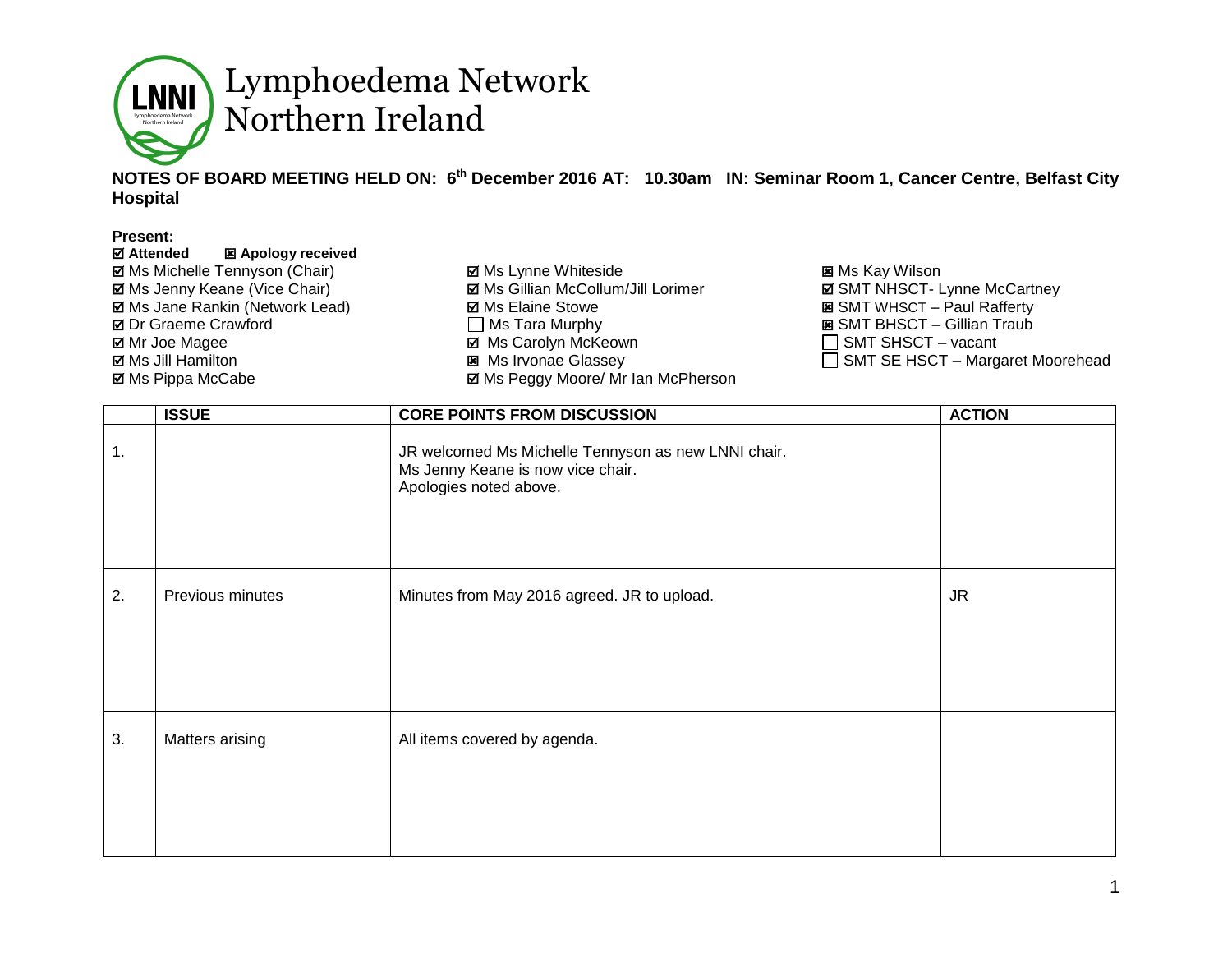

|    | <b>ISSUE</b>        | <b>CORE POINTS FROM DISCUSSION</b>                                                                                                                                                                                                                                                                                                                                                                                                                                                                                                                                                                                                                                                                                                                                                                                                                                                                                                                                                                                                                                                                                                                                                                                                                                                                                                                                                                                                                                                                                                                                                                          | <b>ACTION</b> |
|----|---------------------|-------------------------------------------------------------------------------------------------------------------------------------------------------------------------------------------------------------------------------------------------------------------------------------------------------------------------------------------------------------------------------------------------------------------------------------------------------------------------------------------------------------------------------------------------------------------------------------------------------------------------------------------------------------------------------------------------------------------------------------------------------------------------------------------------------------------------------------------------------------------------------------------------------------------------------------------------------------------------------------------------------------------------------------------------------------------------------------------------------------------------------------------------------------------------------------------------------------------------------------------------------------------------------------------------------------------------------------------------------------------------------------------------------------------------------------------------------------------------------------------------------------------------------------------------------------------------------------------------------------|---------------|
| 4. | Chairman's remarks  | Bengoa Report launched in Sept 16 which highlighted the importance of<br>networks in clinical planning/ delivering.<br>It is planned that lymphoedema will be placed in the Long Term Conditon<br>commissioning group which has good reporting lines to the HSCB.<br>MT and JK to keep all informed.                                                                                                                                                                                                                                                                                                                                                                                                                                                                                                                                                                                                                                                                                                                                                                                                                                                                                                                                                                                                                                                                                                                                                                                                                                                                                                        | JK and MT     |
| 5. | Trust leads reports | Key issues related to the increasing number of non-lymphoedema referrals<br>including lipoedema. Some trusts seem to have a recent increase in<br>domiciliary referrals.<br>Also mentioned are the prescribing issues, which have improved on the<br>whole, but are still causing basic issues. Prescribing audit was sent to JK.<br>-The BHSCT is at capacity at present due to long term absences and delayed<br>recruitment; all service development is currently stopped to get on top of<br>waiting list.<br>-The NHSCT is at capacity and has not received any additional funding from<br>set-up or legacy; it is no longer able to meet waiting time targets and much of<br>this is blamed on the roll out of CCG and move to new HWBC. ES is working<br>with her service manager using the LNNI capacity/demand template to<br>address. The other teams are attempting to support referrals in bordering<br>areas.<br>-The SEHSCT is progressing well and is looking to progress the role of bd 3s.<br>LNNI has already made a bid to PHA re potential to provide an enhanced<br>service. MT highlighted the option of some temp non-recurrent funding<br>opportunities for proactive/prevention activities.<br>-SHSCT is working very well and won the chairman's award winning £90k to<br>pilot a new healthy legs initiative.<br>-WHSCT is also working hard to get back to normal waiting times after slow<br>recruitment and a mat leave.<br>The team leads were thanked and congratulated on maintaining leadership<br>and demonstrating inspiration and energy in all aspects of their role. |               |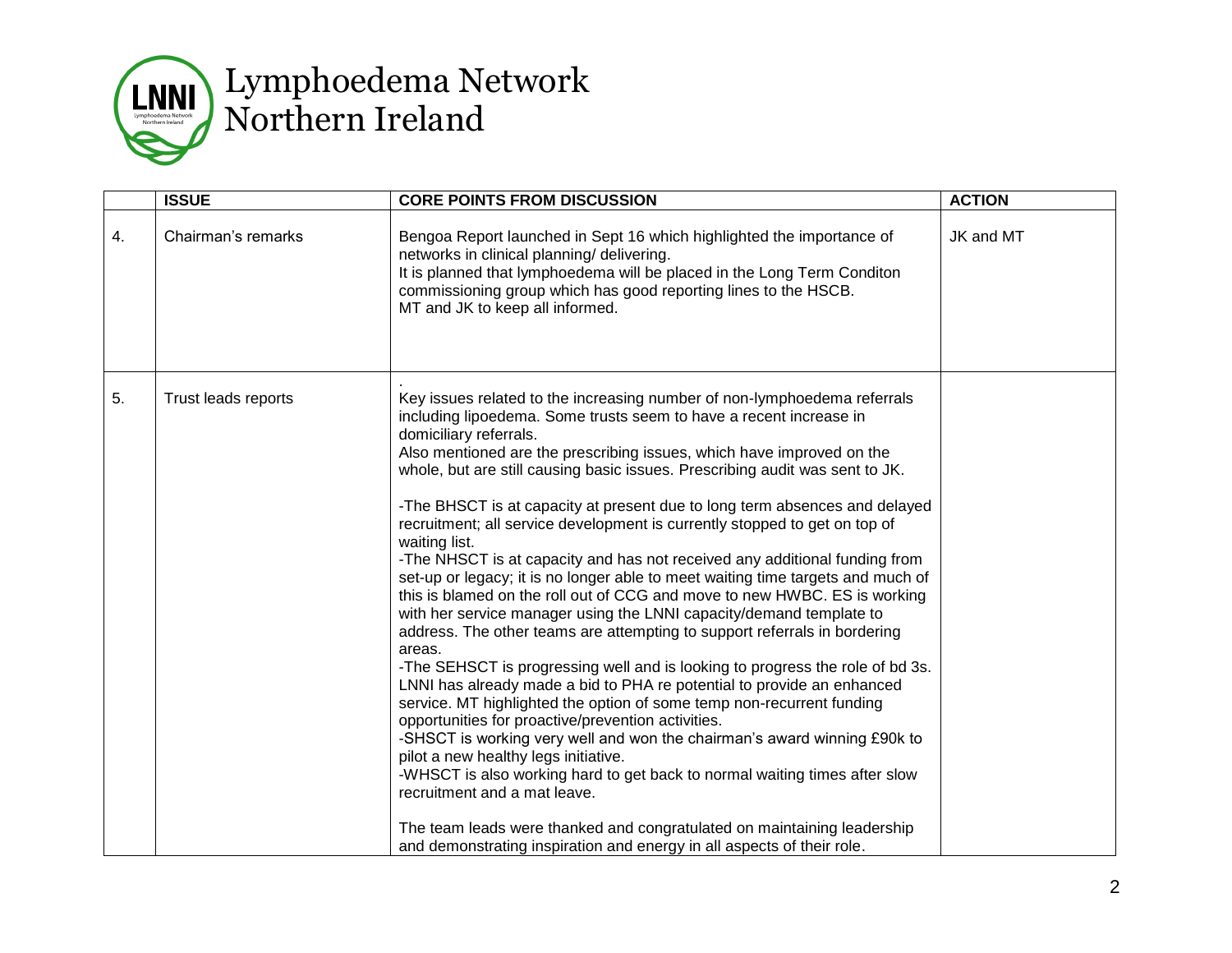

| 6. | <b>Clinical Practice discussion</b> | 6.1 The LNNI work plan was adopted. JR to upload to website.                                                                                                                                                                                                                                                                                                        | <b>JR</b>     |
|----|-------------------------------------|---------------------------------------------------------------------------------------------------------------------------------------------------------------------------------------------------------------------------------------------------------------------------------------------------------------------------------------------------------------------|---------------|
|    |                                     | 6.2 After discussion, the Board agreed to support the NT and WT to allow a<br>12 week period of increased band 3 support to help with waiting lists.                                                                                                                                                                                                                | JR/ES/JH      |
|    |                                     | 6.3 The 3 new models re rehab re discussed and commended. Potential for<br>roll out to other areas.                                                                                                                                                                                                                                                                 |               |
|    |                                     | 6.4 JR has been leading a regional paper to support the development of<br>palliative care (chaired by Corrina Grimes and with the regional AHP Leads)<br>-due early 2017.                                                                                                                                                                                           | <b>JR</b>     |
|    |                                     | New palliative care posts for the WT have commenced in role. Each trust<br>now has some SPC AHPs. A review of this workforce will begin in 2017. JR<br>to continue to link.                                                                                                                                                                                         | <b>JR</b>     |
|    |                                     | 6.5 The new PHA pharmacy education package for both patients and<br>pharmacists/GPs was launched in Sept 16. LNNI and the TVN Network were<br>the co-contributors.                                                                                                                                                                                                  |               |
|    |                                     | JR is also working with the PHA to establish the use of product codes to aid<br>correct prescribing (from GP). Several companies have been shown to have<br>this prescribing option, and this has been shared with all teams. The outcome<br>of this work has been shared nationally and JR is working with the<br>manufacturers to try to expand this for all use. | <b>JR</b>     |
|    |                                     | MT has suggested influencing the prescribers by utilising bd 3s to do<br>transcribing education sessions in surgeries. This was successful with<br>dietetic assistants. Discuss at next project team meeting.                                                                                                                                                       | Project team  |
|    |                                     | 6.6 The vascular/Doppler regional agreement paper was agreed in November<br>16 and hard copies are to be circulated. LNNI were co-contributors to this<br>regional work.                                                                                                                                                                                            | <b>JR</b>     |
|    |                                     | JR and the Lead TVN continuing to try to raise support in the BT re pilot Well<br>Leg clinic. There has been a block regarding new projects from start of year.<br>However there may be an option to progress in 2017 to support the Vascular<br>Framework.                                                                                                         | PMcC and GMcC |
|    |                                     | 6.7 The hydrotherapy trials have had varying results. The leisure center MSK<br>based option has been very successful as opposed to the hospital based<br>venture. Each to be reviewed and continued with amendments as needed.                                                                                                                                     |               |
|    |                                     |                                                                                                                                                                                                                                                                                                                                                                     |               |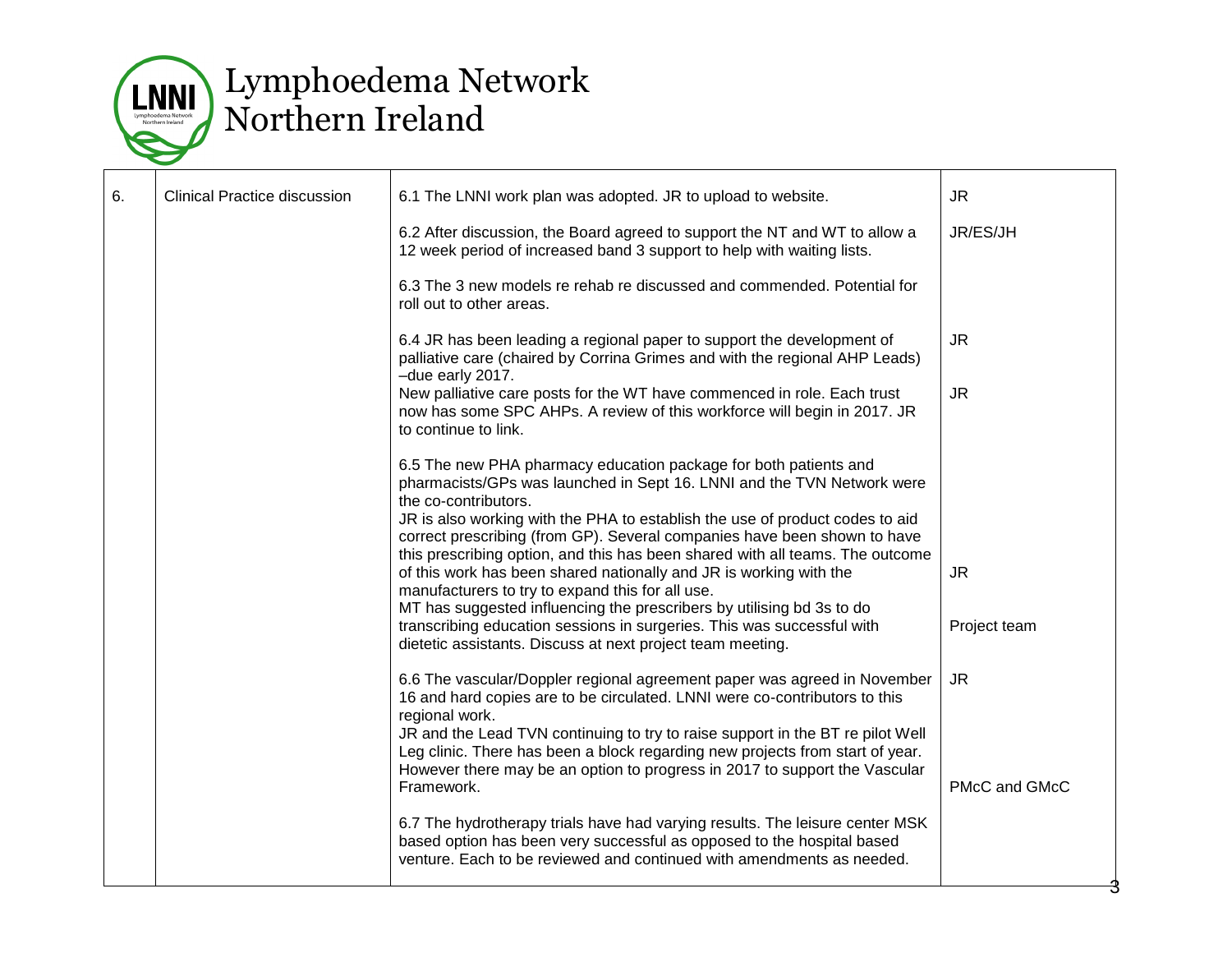

|  | 6.8 The PhysioTouch pilot in 2015 was very successful. All leads to look for<br>end of year monies and to approach local charities.                                                                                                                                      | Leads                             |
|--|--------------------------------------------------------------------------------------------------------------------------------------------------------------------------------------------------------------------------------------------------------------------------|-----------------------------------|
|  | 6.9 Two therapists have completed the full prescribing course and another is<br>currently involved; however there remain issues regarding the practical<br>aspect of this role. JK, as the AHP commissioner leading this work, is<br>continuing to develop the practice. | JK.                               |
|  | 6.10 The teams have identified the new role of a band 4 assistant. JR has<br>convened a national group to look at job descriptions and competencies; the<br>LNNI team is amending for local use.                                                                         | Project team and BLS<br>sub group |
|  | 6.11 The LNNI team has been working with the PHA ENT project to<br>streamline H&N patient referrals. The ST team audited referrals from their                                                                                                                            | JR                                |
|  | new H&N surgery team and approx. 1 referral a month - majority are<br>extremely complex. A new H&N assessment tool has been piloted by the BT<br>and will be rolled out regionally.                                                                                      | Leads                             |
|  |                                                                                                                                                                                                                                                                          |                                   |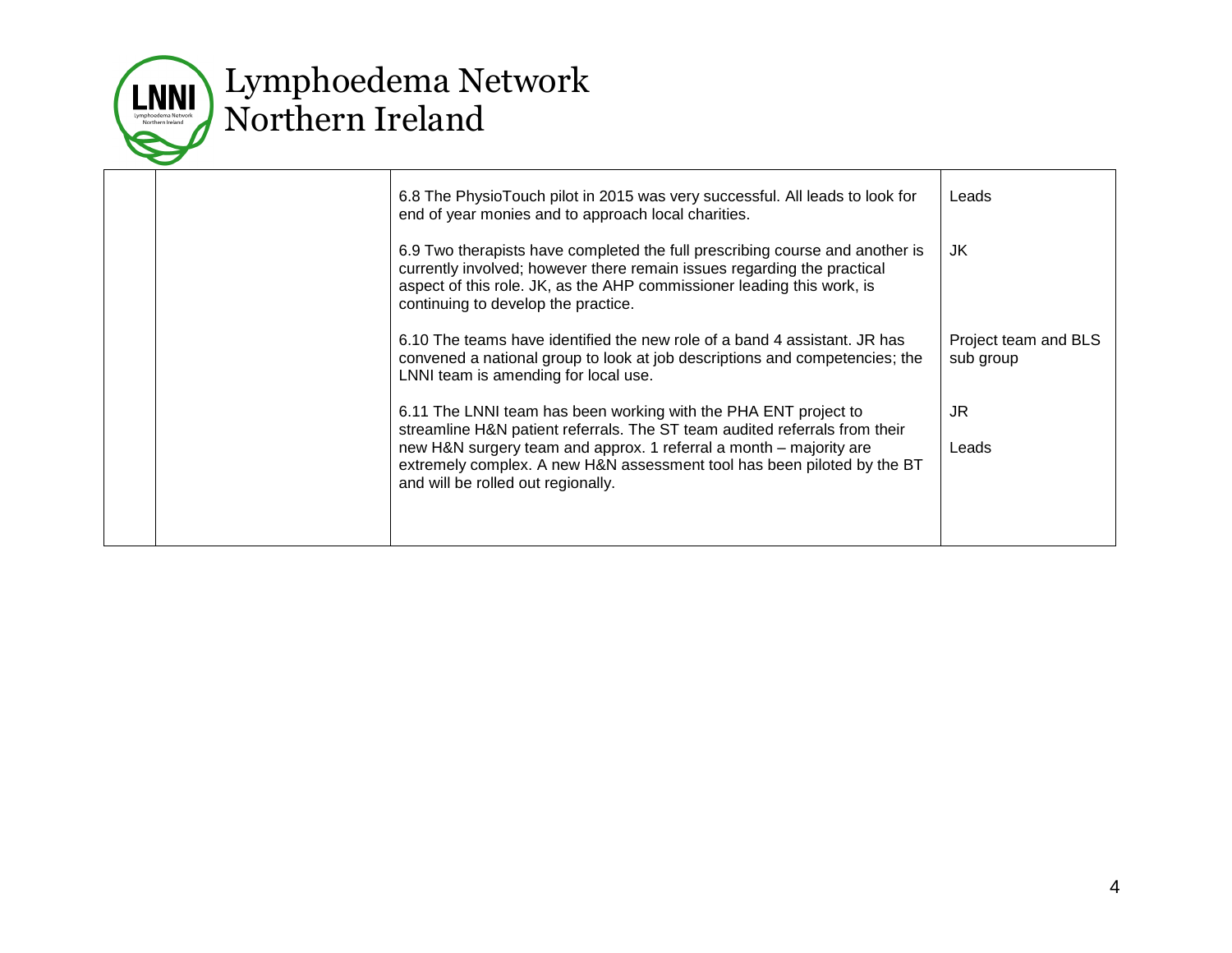

| 7. | Progress updates | 7.1 The team has had one complex clinic in the past 2 years (Oct 15) to<br>review vascular cases with Ms Reid. No current need to run at present.<br>All surgical opinions re liposuction now going via GP/consultant. The project<br>team will continue to monitor this and plan according to need. On average<br>we have 4 patients per year applying for liposuction consideration. This is still<br>not a sufficient number to consider a staffing bid for local services. |             |
|----|------------------|--------------------------------------------------------------------------------------------------------------------------------------------------------------------------------------------------------------------------------------------------------------------------------------------------------------------------------------------------------------------------------------------------------------------------------------------------------------------------------|-------------|
|    |                  | PHA guidance was sought over the increasing costs associated with re long<br>term follow-up and it has been agreed that the compression costs should be<br>added to the original bid. This has been shared and agreed by the Vascular<br>Lead (with an interest in lymphoedema) Ms Julie Reid. All leads to share with<br>potential referrers.                                                                                                                                 | Leads       |
|    |                  | 7.2. The project team has developed an e-outcome measure section for<br>Lymphdat which is now live.<br>7.3 A new volume calculator has been developed to aid assessment and is<br>also embedded in the Lymphdat data set. This work has been extended to<br>become a project with the UU and PHA to develop an App – for vol<br>measurement and BMI calculations. Stage 2 will involve an App for patient<br>use.                                                              | JR and PMcC |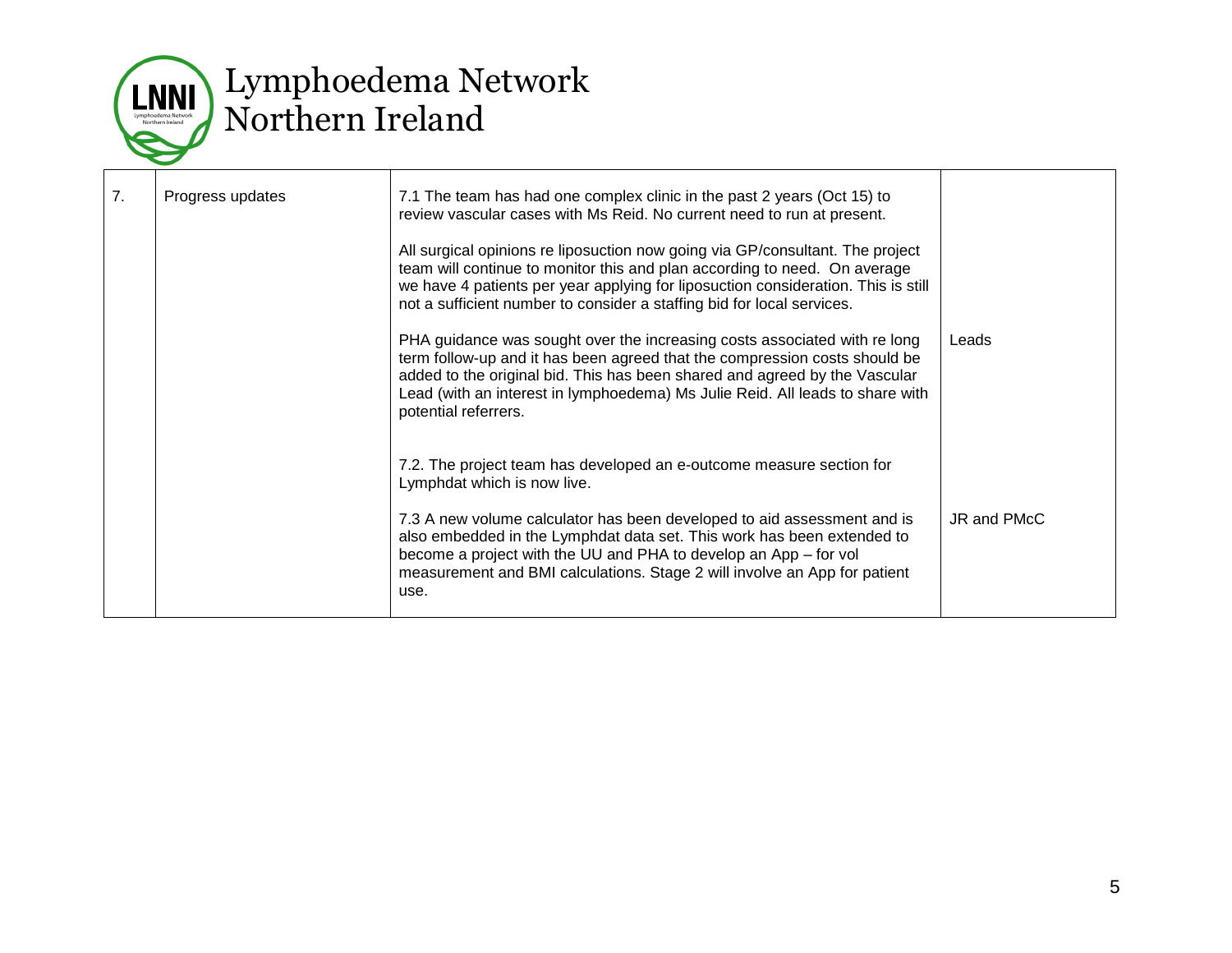

|    | Additional work streams |                                                                                                                                                                                                                                                                                                                            |                   |
|----|-------------------------|----------------------------------------------------------------------------------------------------------------------------------------------------------------------------------------------------------------------------------------------------------------------------------------------------------------------------|-------------------|
| 8. | 8.1 Education:          | 8.1.1 General: focusing on CEC awareness day and preparation for LAW                                                                                                                                                                                                                                                       | Leads             |
|    |                         | 8.1.2 Undergraduate trg - all as planned                                                                                                                                                                                                                                                                                   | Leads             |
|    |                         | 8.1.3 Specialist: Foldi update (June 16), BLS (Oct 16) and Generalist up date<br>for those trained but not part of lymphoedema teams (Jan 17).                                                                                                                                                                             |                   |
|    |                         | 8.1.4<br>- Future specialist trg: psychology support. MT suggested contacting the PHA<br>Obesity group to see if they could provide some education re obesity.                                                                                                                                                             | JR/MT             |
|    |                         | - To discuss next band 3 trg in line with the national competencies being<br>developed.                                                                                                                                                                                                                                    | Project team      |
|    |                         | - funding agreed to support 2 to attend the ILF conf (June 17); JR to also look<br>for sponsorship                                                                                                                                                                                                                         | JR, JL and JH     |
|    |                         | - funding agreed to fund 1 to attend the Foldi advanced update (June 17)<br>- Coban trg for new therapists (Feb 17)                                                                                                                                                                                                        | JR and PMcC<br>JH |
|    | 8.2 Communication:      | 8.2.1 Continuing to build relationships with BLS, CLSIG, the National<br>Lymphoedema Partnership, the International Lymphoedema Framework and<br>the Irish Framework.                                                                                                                                                      | All               |
|    |                         | 8.2.2 It was agreed that LNNI would work in partnership with the new lead<br>from the HSE to plan an All-Ireland conference in the autumn 2017and<br>potentially provide a small amount of funding and MT to also investigate<br>getting some funding.<br>JR to write to Private Sec's Office (Via JM) to invite Minister. | $JR - > JM$<br>МT |
|    |                         | 8.2.3 It was agreed that the project team could continue to review and print<br>the various LNNI patient information leaflets.                                                                                                                                                                                             | <b>JR</b>         |
|    |                         | 8.2.4 2 BLS - 3 posters submitted and 2 award winning posters (JH, LH and<br>PMcC). Congratulations to teams.                                                                                                                                                                                                              |                   |
|    |                         | 8.2.5 The regional participation in Lymphoedema Awareness week (March<br>16) was highlighted in the BLS newsletter. LNNI won the 2016 BLS national<br>award for educating HCPs about lymphoedema. Planning has started for<br>LAW 2017.                                                                                    | Leads             |
|    |                         | 8.2.6 10.1 LNNI are formal advisors to a New Zealand lymphoedema<br>strategic development plan. GMcC is also sitting on a national group looking<br>at research priorities.                                                                                                                                                | JR and GMcC       |